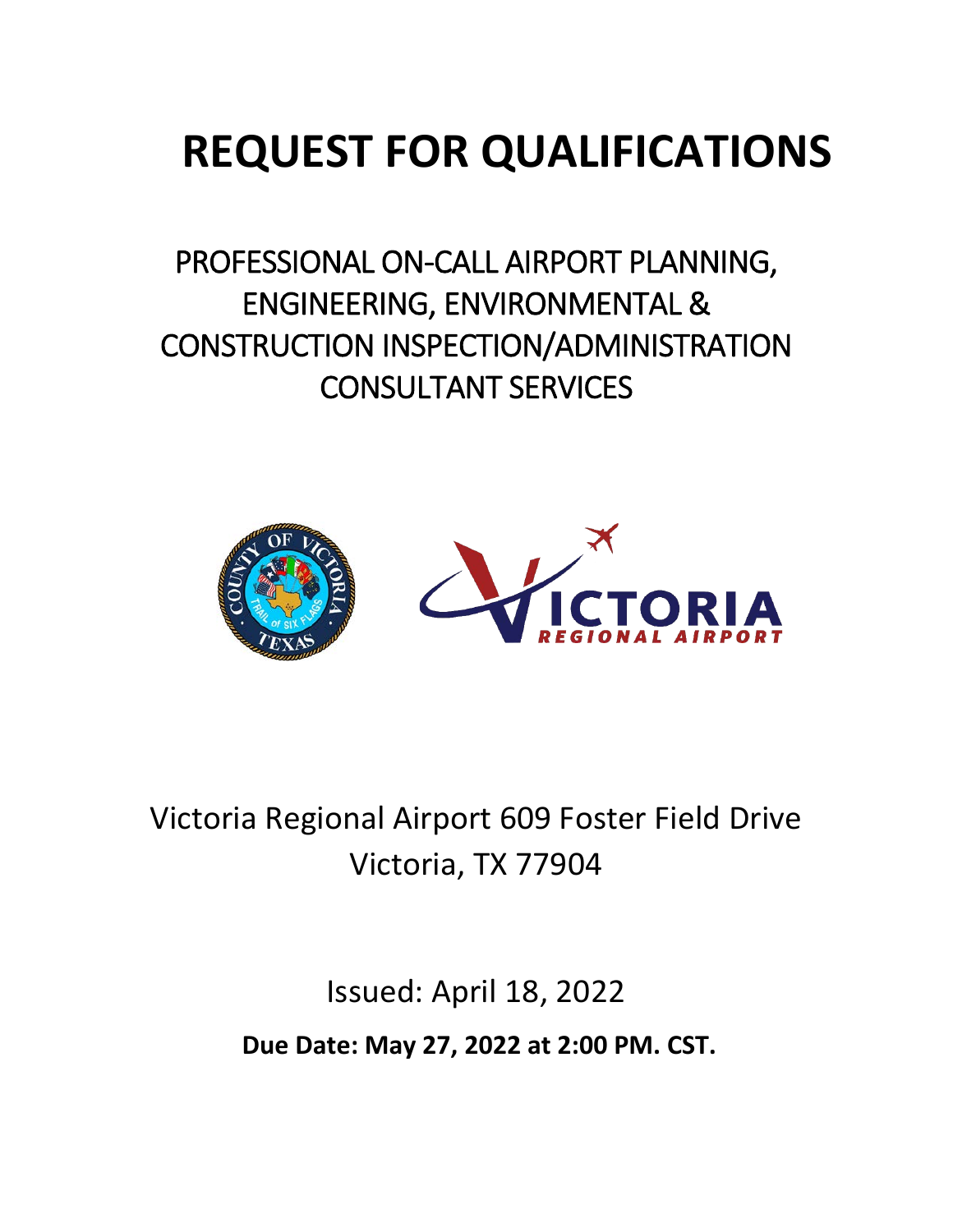

# REQUEST FOR QUALIFICATIONS PROFESSIONAL ON-CALL AIRPORT PLANNING, ENGINEERING, ENVIRONMENTAL & CONSTRUCTION INSPECTION/ADMINISTRATION CONSULTANT **SERVICES**

# COUNTY OF VICTORIA - VICTORIA REGIONAL AIRPORT 609 Foster Field Drive Victoria, TX 77904

## I. INTRODUCTION

The Victoria Regional Airport (VCT), in Victoria, Texas, is soliciting Statements of Qualifications (SOQs) and Experience from interested and qualified Aviation Consultants for professional on-call airport planning, engineering, environmental & construction inspection/administration and other consulting services to aid in projects identified in the airport's Capital Improvement Program (CIP) and local development plans. The contract will extend over a period of five (5) years. For a proposal to be considered, the persons (or organizations) responding to this RFQ ("Respondent") must demonstrate the capacity to perform the services described in this Request for Qualifications.

The potential projects are likely to be subject to federal, state and local funding processes. These projects may be accomplished during the course of multiple grants, and may involve local approval prior to commencement.

# The SOQ submittal deadline is May  $27<sup>th</sup>$ , 2022 at 2:00 PM CST.

# II. AIRPORT BACKGROUND

The Victoria Regional Airport (VCT) is a public use airport owned and operated by the County of Victoria. VCT is a towered, FAA Part 139 airport that provides scheduled commercial service. SkyWest Airlines currently operates 50-seats Bombardier CRJ 200 aircraft to Houston Intercontinental airport. VCT is included in the National Plan of Integrated Airport Systems (NPIAS), which identifies existing and proposed airports considered significant to the national airspace system. The NPIAS currently classifies VCT as a Non-Primary Commercial Service airport.

As a former military instillation, VCT has a number of unique assets that could help position the facility for economic development opportunities. Features that make the airport unique include the following: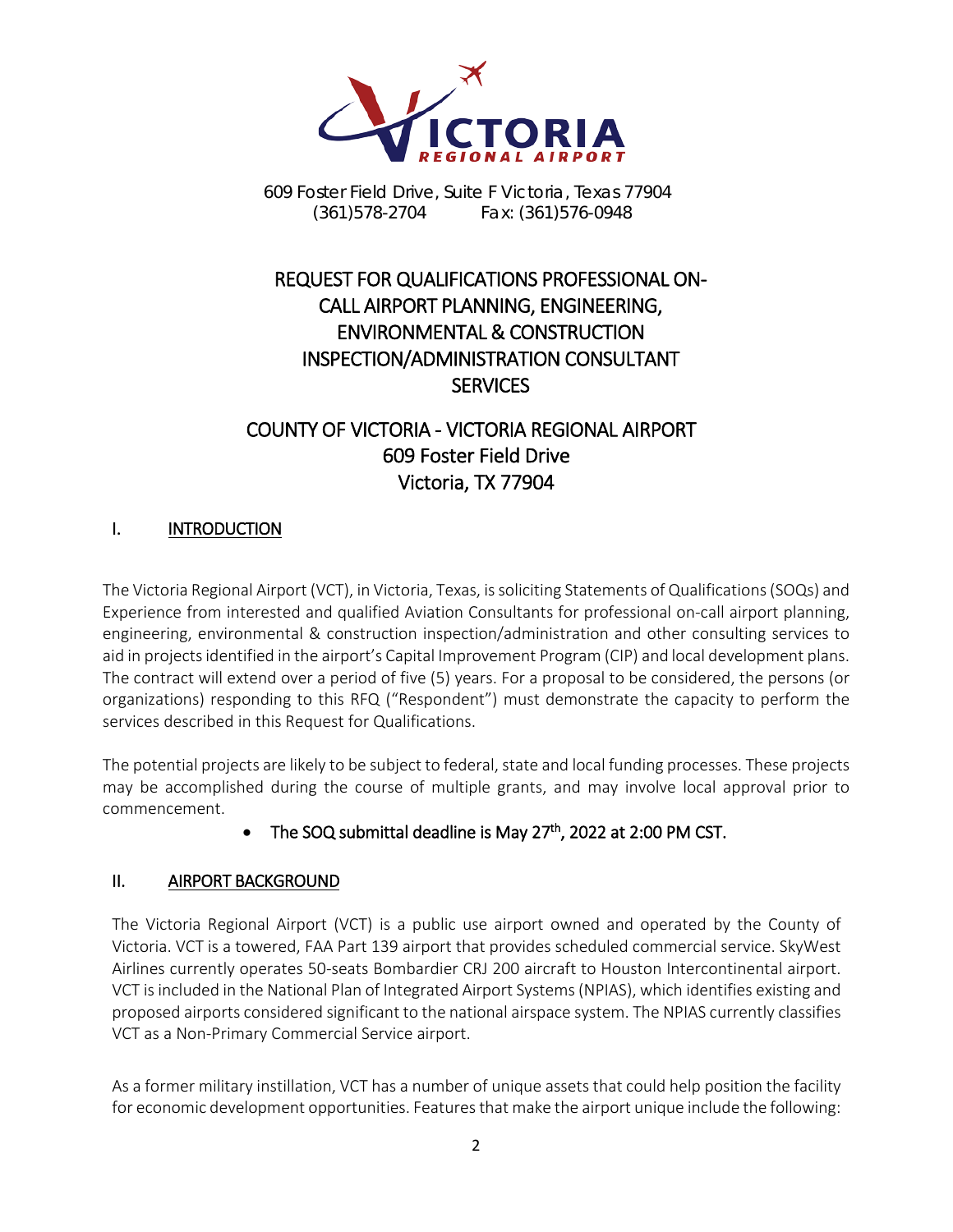

- 9,111 foot long by 150 foot wide runway
- Runway 13 Instrument Landing System (ILS)
- Ample apron space capable of accommodating a broad range of aircraft
- Significant "hangar ready" development spaces located adjacent to apron
- Large and small parcels of land capable of accommodating non-aviation related industrial and commercial development.

In 2017, VCT completed an Airport Master Plan Update that inventoried all facilities and provided a Capital Improvement Program to support the maintenance of aviation related facilities (i.e., runways, taxiways, aprons, etc.)

### III. GENERAL INFORMATION

VCT is soliciting SOQs and Experience from interested and qualified Aviation Consultants for professional on-call airport planning, engineering, environmental, other consulting services to aid in projects identified in the airport's Capital Improvement Program (CIP), and local development plans. The contract will extend over a period of five (5) years.

Information obtained from the RFQ will be used by VCT to evaluate each interested consultant using criteria identified in the RFQ and conforming to FAA Advisory Circular 150/5100-14E *Architectural, Engineering, and Planning Consultant Services for Airport Grant Projects* to select the most qualified engineer/consultant. Rates, fees, or any other cost information will not be considered and must be left out of submitted proposals.

Work under the contract will occur on an as-needed basis, and not a set fee, based on project schedule and funding need. Subject to Federal, State, and local funding, under the FAA Airport Improvement Program, services may include, but are not limited to the following scope of work.

Scope of Work:

- Grant Documentation
- Assist with documentation needed to secure Federal and State aviation grants
- Prepare necessary environmental studies and documentation to obtain project approvals
- Update existing planning studies to reflect current conditions and changes to airport goals
- Design and construction oversight for all projects listed within the airport's current five (5) year Capital Improvement Program included within this RFQ
- Other miscellaneous projects that may arise through the Airport's annual Part 139 inspection or projects undertaken at the local level to advance airport operations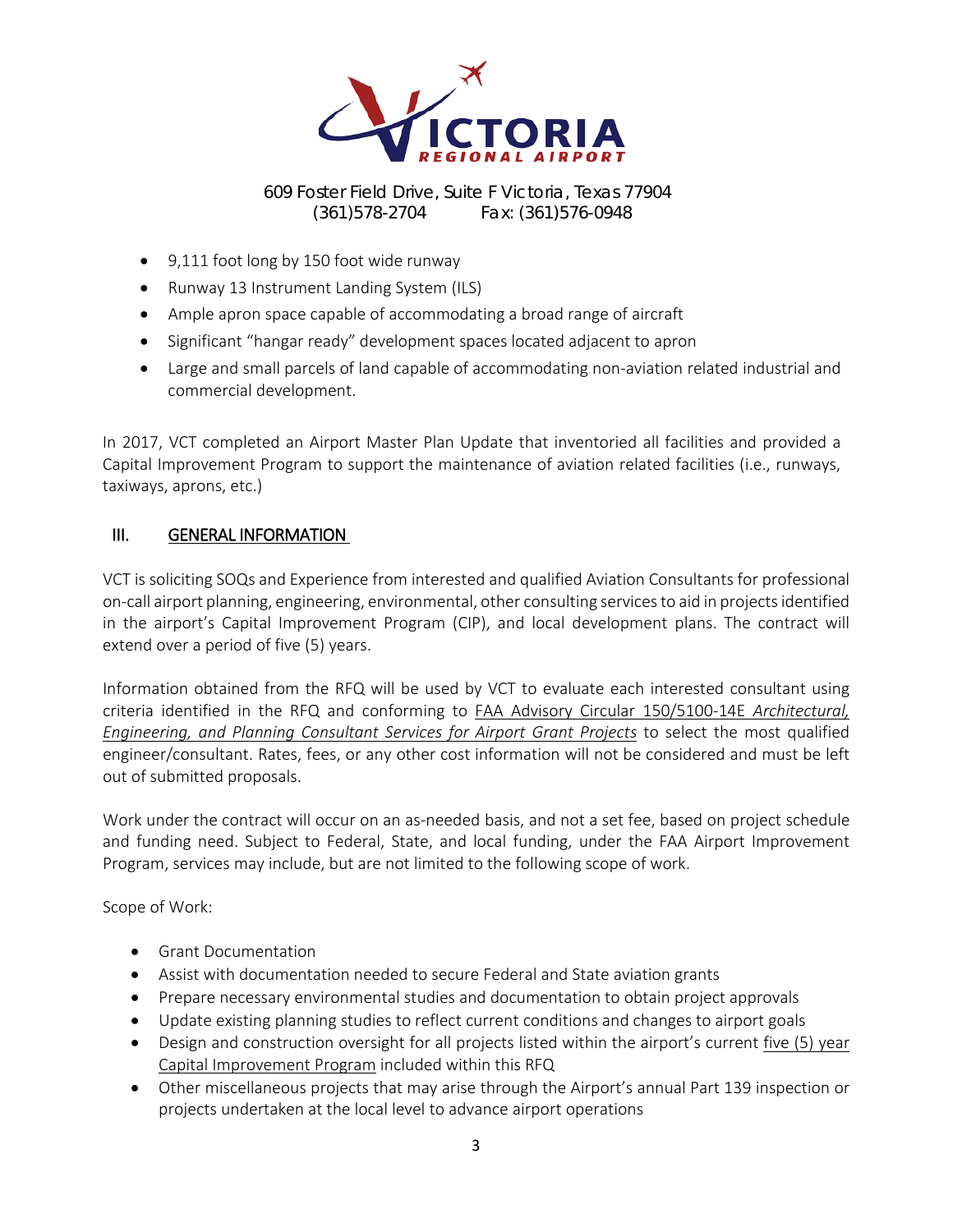

It is assumed all projects will be designed and constructed to meet the most current FAR Part 139 standards and current FAA design criteria. The Master Plan and Capital Improvement Program may change over the course of the five (5) year agreement. Victoria Regional Airport reserves the right to add or remove projects as needed to justify the airports current and future needs. Consultants should be familiar with the FAA and State aviation funding programs and requirements.

### IV. FIVEW (5) YEAR CAPITAL IMPROVEMENT PLAN (CIP)

The project scope includes but is not limited to the following CIP:

| Victoria Regional Airport (VCT), Victoria, TX |                                                                                                                                        |                          |  |  |  |
|-----------------------------------------------|----------------------------------------------------------------------------------------------------------------------------------------|--------------------------|--|--|--|
|                                               |                                                                                                                                        |                          |  |  |  |
| Fed<br><b>FY</b>                              | <b>ODO Project Component/Phase</b>                                                                                                     | <b>Estimated</b><br>Cost |  |  |  |
|                                               | <b>ALP Narrative</b>                                                                                                                   | \$275,000                |  |  |  |
| 2022                                          |                                                                                                                                        |                          |  |  |  |
|                                               |                                                                                                                                        |                          |  |  |  |
|                                               |                                                                                                                                        |                          |  |  |  |
|                                               |                                                                                                                                        |                          |  |  |  |
|                                               |                                                                                                                                        | \$<br>275,000            |  |  |  |
|                                               | Design Taxiway C Reconfiguration (A, A3, B1) Improvements (Priority - 1)                                                               | \$800,000                |  |  |  |
|                                               |                                                                                                                                        |                          |  |  |  |
| 2023                                          |                                                                                                                                        |                          |  |  |  |
|                                               |                                                                                                                                        |                          |  |  |  |
|                                               |                                                                                                                                        | \$<br>800,000            |  |  |  |
|                                               | Construction- TWY C Reconfiguration (A3, A) Phase 1 (Priority - 1)                                                                     | \$3,500,000              |  |  |  |
|                                               |                                                                                                                                        |                          |  |  |  |
| 2024                                          |                                                                                                                                        |                          |  |  |  |
|                                               |                                                                                                                                        |                          |  |  |  |
|                                               |                                                                                                                                        |                          |  |  |  |
|                                               |                                                                                                                                        | \$3,500,000              |  |  |  |
|                                               | Construction- TWY C Reconfiguration (B1, A, Apron) Phase 2 (Priority - 1)<br>Design Taxiway F Reconfiguration (A, A4, B3) Improvements | \$2,000,000              |  |  |  |
|                                               | 2025 ARFF Truck Index B                                                                                                                | \$750,000<br>\$1,000,000 |  |  |  |
|                                               |                                                                                                                                        |                          |  |  |  |
|                                               |                                                                                                                                        |                          |  |  |  |
|                                               |                                                                                                                                        | \$3,750,000              |  |  |  |
|                                               | Construction TWY Reconfiguration (A4, A) Phase 1 - Priority - 1                                                                        | \$3,000,000              |  |  |  |
|                                               | Construction TWY Reconfiguration (A, B3) Phase 2 - Priority - 1                                                                        | \$2,500,000              |  |  |  |
|                                               | 2026 Terminal Building Design                                                                                                          | \$1,000,000              |  |  |  |
|                                               |                                                                                                                                        |                          |  |  |  |
|                                               |                                                                                                                                        | 6,500,000<br>\$          |  |  |  |
| 2027                                          | Design Taxiway D (A, B2) Improvements                                                                                                  | \$750,000                |  |  |  |
|                                               | <b>Terminal Building Construction</b>                                                                                                  | \$15,000,000             |  |  |  |
|                                               |                                                                                                                                        |                          |  |  |  |
|                                               |                                                                                                                                        |                          |  |  |  |
|                                               |                                                                                                                                        |                          |  |  |  |
|                                               |                                                                                                                                        | \$15,750,000             |  |  |  |
|                                               | \$30,575,000                                                                                                                           |                          |  |  |  |

#### 6 Year Capital Improvement Plan (CIP)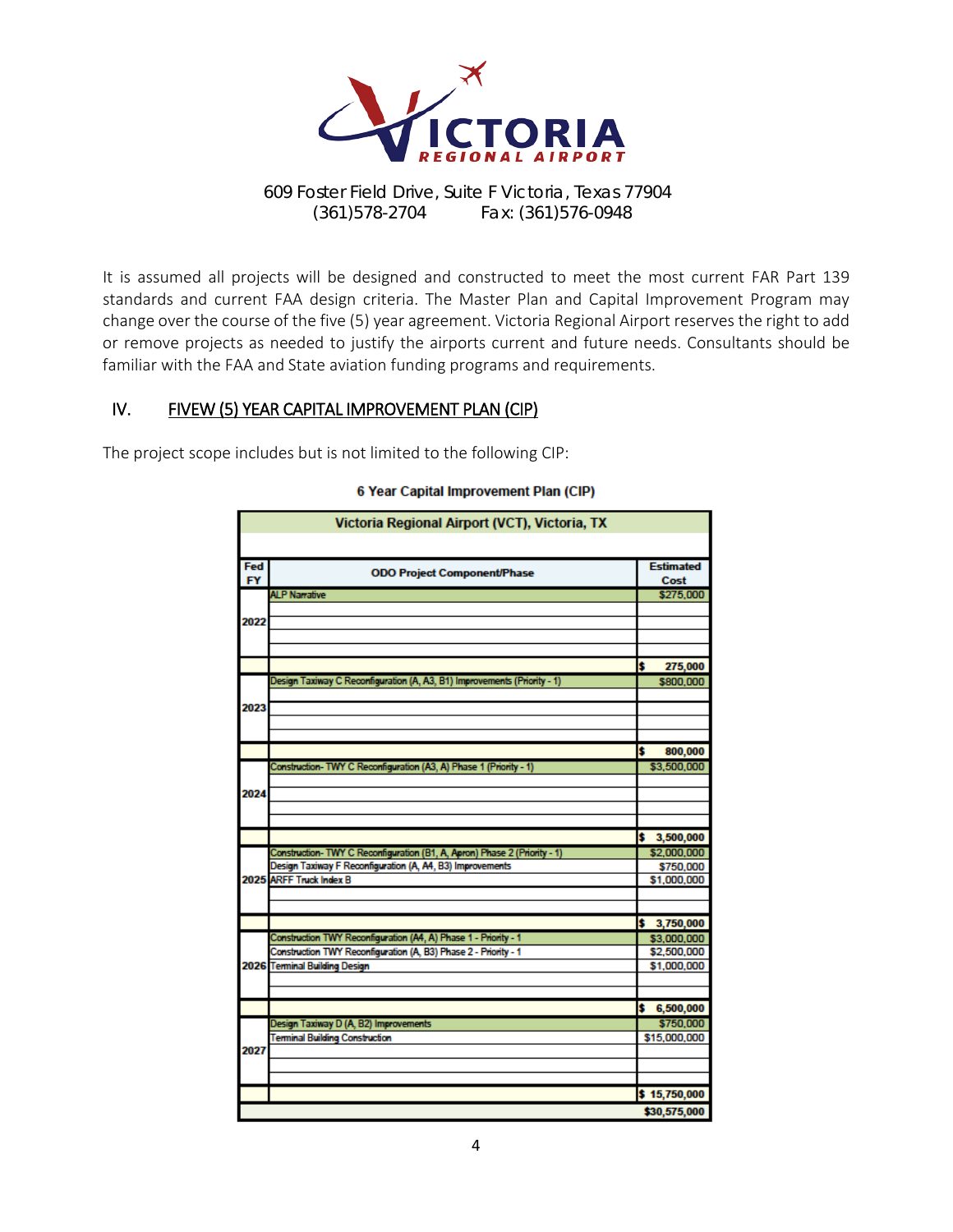

In addition to the five year Capital improvement plan, additional projects funded by the Bipartisan Infrastructure Law (BIL), and any other funds available in the future via new laws or infrastructure packages coming for congress or any other funding agency will be part of the scope of work during the term of the five year on-call contract. Additional projects that will be part of this contract may include but not limited to:

- Terminal design and construction phase services
- Drainage Study
- Air Traffic Control Tower (ATCT) siting, design, and construction phase services
- Airside and Landside planning
- Planning studies
- Engineering studies
- Landside engineering services
- Hangar design and construction phase services
- Apron rehabilitation design and construction phase services
- Drainage improvements design and construction phase services
- Equipment acquisition services
- Master planning

### V. INSTRUCTIONS FOR STATEMENT OF QUALIFICATIONS (SOQ)

Qualifications shall be submitted in the following format with each element requested and/or form furnished as specified to facilitate evaluation of the proposals. The detailed requirements in this RFQ are mandatory.

#### FAILURE TO ADHERE TO THE REQUIRED FORMAT MAY BE CAUSE FOR REJECTION OF PROPOSAL.

All submittals will be evaluated based on FAA Advisory Circular 150/5100-14E and in compliance with this request. To facilitate selection review, submissions should conform to the following format:

- 1. Experience of the Team: Provide a detailed description of your team's prior experience and professional qualifications in airport architectural, engineering, design, construction, inspection, and environmental analysis. Please reference your experience in working with FAA and State regulations and procedures.
- 2. Key Personnel (Staff): Describe company organization structure, company size, and history. Highlight the proposed project manager and key project team members and responsibilities. Provide a brief résumé for each person highlighting his/her credentials and experience.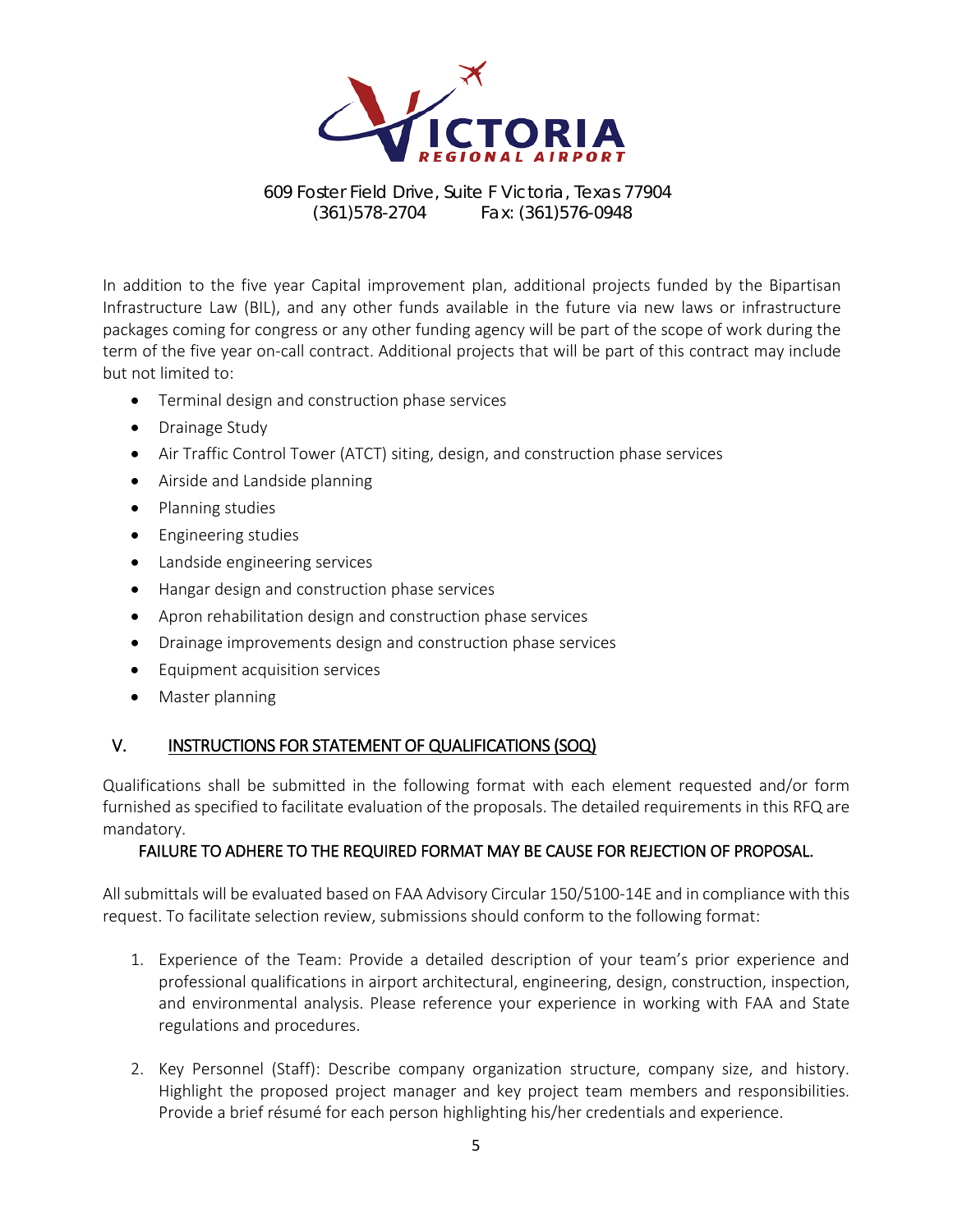

- 3. Approach: Provide your understanding of Victoria Regional Airport and approach to providing necessary services.
- 4. References: Provide the name and contact information for at least three (3) references familiar with your quality of work as it pertains to the above referenced scope of work.
- 5. Other Supporting Data: Include any other information you feel will be relevant to the selection of your firm or the makeup of the project team including sub-consultants.

Each submitting consultant may furnish any additional data, exhibits, statements, and information, which the proponent believes, will help ensure total understanding and evaluation of its proposal by the Airport. The qualification proposal should not be more than 20 pages in length and should clearly communicate necessary information to allow the project selection committee to select the most qualified project team. The RFQ's cover page and proposed personnel resumes will not count toward the 20-page limit.

Proposals must be prepared in the manner and detail specified in this RFQ, signed by and authorized official, enclosed in a sealed envelope or package, identified as follows, and mailed or delivered to the Airport Executive Director, no later than 2:00 p.m. (CST) May 27, 2022:

QUALIFICATIONS PROFESSIONAL ON-CALL CONSULTING

TO: Vinicio "Lenny" Llerena Airport Executive Director Victoria Regional Airport 609 Foster Field Drive Victoria, TX 77904

FROM: Proposing Firm's Information

# VI. RFQ SCHEDULE & DEADLINE FOR RECIEPT OF QUALIFICATIONS PROPOSALS

- Announcement/advertisement of RFQ April 24 & May 01, 2022
- SOQ Due May 27, 2022 at 2:00 PM CT
- Anticipated Award June 27, 2022

Qualification proposals must be received at the address and point of contact no later than 2:00 p.m. (CST) on the above referenced due date. Late replies will not be accepted under any circumstances. Proposals must be submitted by mail or hand-delivered, and must be received by the point of contact by the required deadline.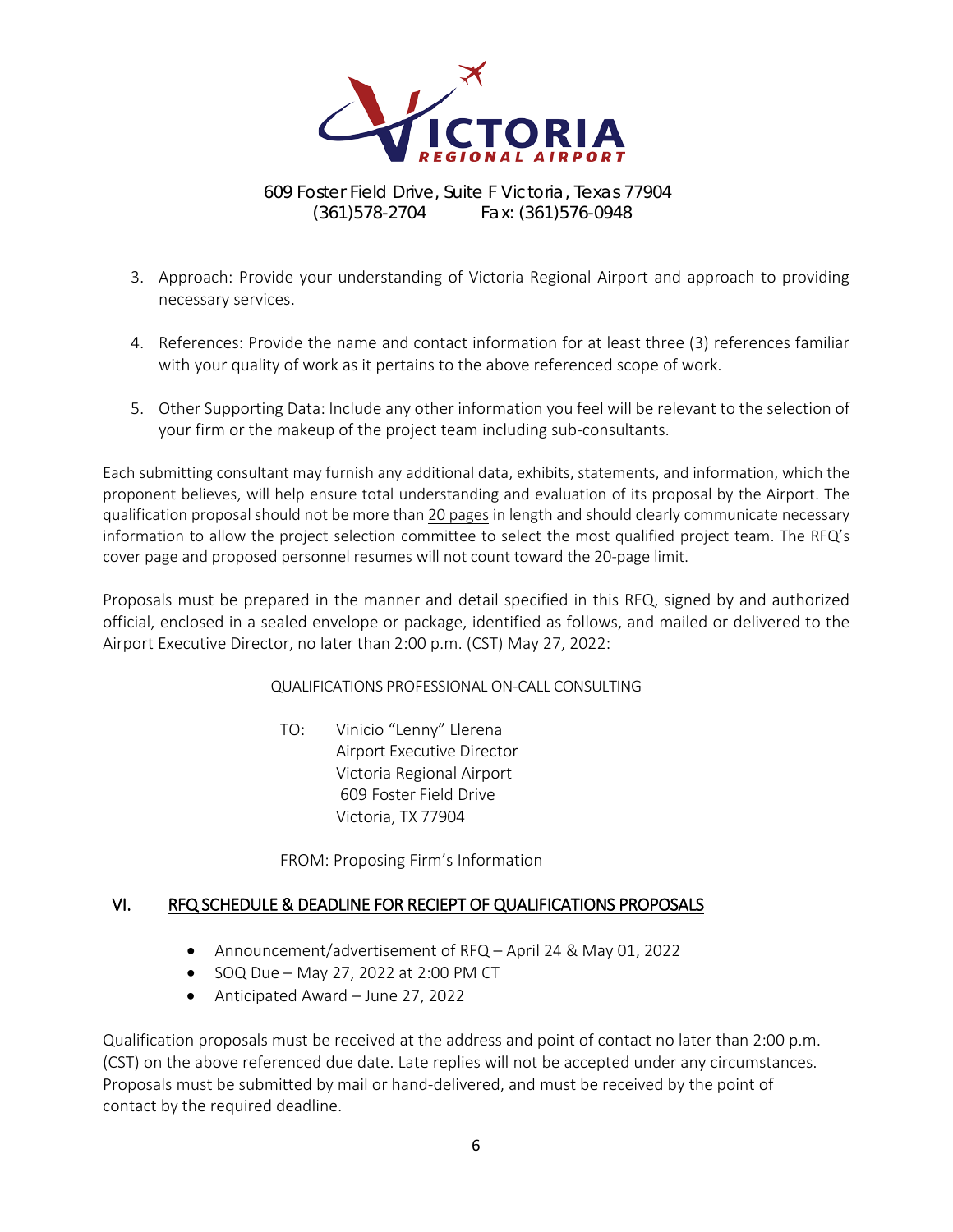

*Submittal by mail or hand-delivered*: Send five (5) printed copies and one (1) USB of your Proposal in a sealed envelope to the contact mailing address contained on the cover page of this Request for Qualifications. The envelope should be marked in accordance with the requirements listed above. Submissions should be made to:

#### QUALIFICATIONS PROFESSIONAL ON-CALL CONSULTING

TO: Vinicio "Lenny" Llerena Airport Executive Director Victoria Regional Airport 609 Foster Field Drive Victoria, TX 77904

#### FROM: Proposing Firm's Information

It is the responsibility of the participating vendor to ensure that the point of contact has received a completed Proposal by the required deadline.

#### Standards.

It is not the intent of this RFQ to prohibit or discourage any prospective consultant from submitting a proposal, which is based upon its trade experience as to the scope of business operation to be undertaken and as to the manner in which such operation is to be conducted. All prospective consultants are advised, however, that any major deviation from the specifications of this RFQ may not be accepted. Further, the Victoria Regional Airport reserves the right to reject any offer. Proposals that do not contain the information requested in this Article may be rejected without further consideration.

#### Evaluation Process.

Proposals received by the deadline will be reviewed and evaluated as soon as practicable. Additional information may be requested prior to final selection, and formal interviews might be requested from a short list of respondents. The Victoria Regional Airport reserves the right to reject any or all proposals, to negotiate with one or more parties, or to award the contract in the Airport's best interests, including proposed vendor's schedule. The Victoria Regional Airport reserves the right to re-advertise for additional proposals and to extend the deadline for submission of the proposals. Upon reviewing Proposals, The Victoria Regional Airport Selection Committee will recommend the selected consultant to the Victoria County Commissioners Court for consideration and approval.

### Note: RFQ respondents must not include price or charges in their proposals.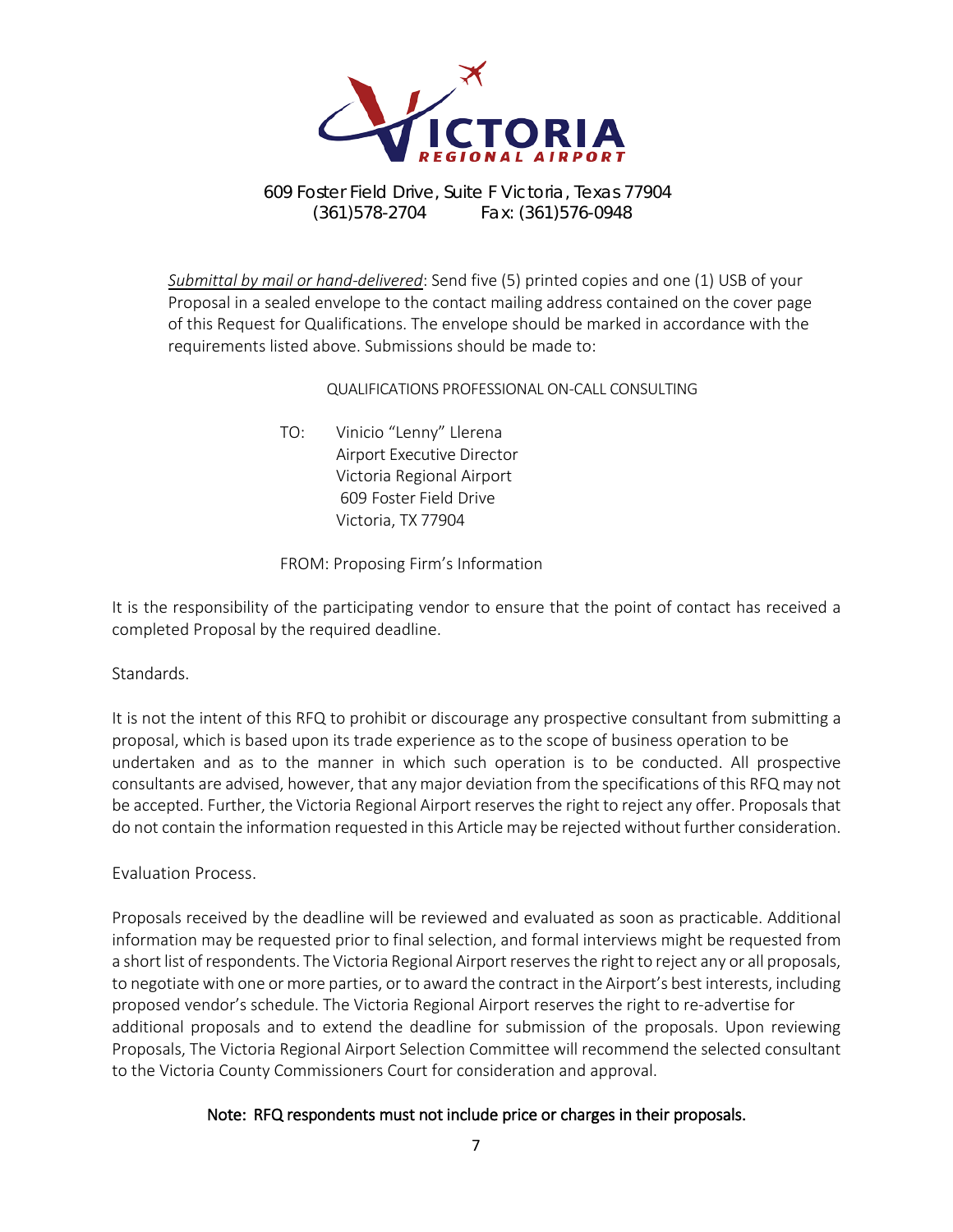

Questions.

Questions and requests for clarification relating to this Request for Proposals may be made via e-mail to the following:

> Vinicio "Lenny" LLerena Executive Director Victoria Regional Airport [Vllerena@vctx.org](mailto:Vllerena@vctx.org)

Notification of Status.

Participating consultants who are not selected will be notified after the project has been awarded.

#### VII. CONDITIONS

Contract Requirements. The selected consultant will be required to execute a contract with the County of Victoria on the terms and conditions required by the County.

Indemnification.

The selected consultant will act in an independent capacity and not as an officer or employee of the County. To that end, the selected consultant will be required to indemnify, defend, and hold harmless the County, its officers, and employees from all liability and any claims, suits, expenses, losses, judgments, and damages arising as a result of the selected consultant's acts and/or omissions in the performance of the contract.

Insurance.

The selected consultant will be required to obtain insurance naming the County of Victoria as an additional insured with minimum limits as established by the County of Victoria.

Compliance with Law.

All proposals and work completed under the proposals must be performed in accordance with applicable rules, regulations, codes, and ordinances of local, state and federal authorities.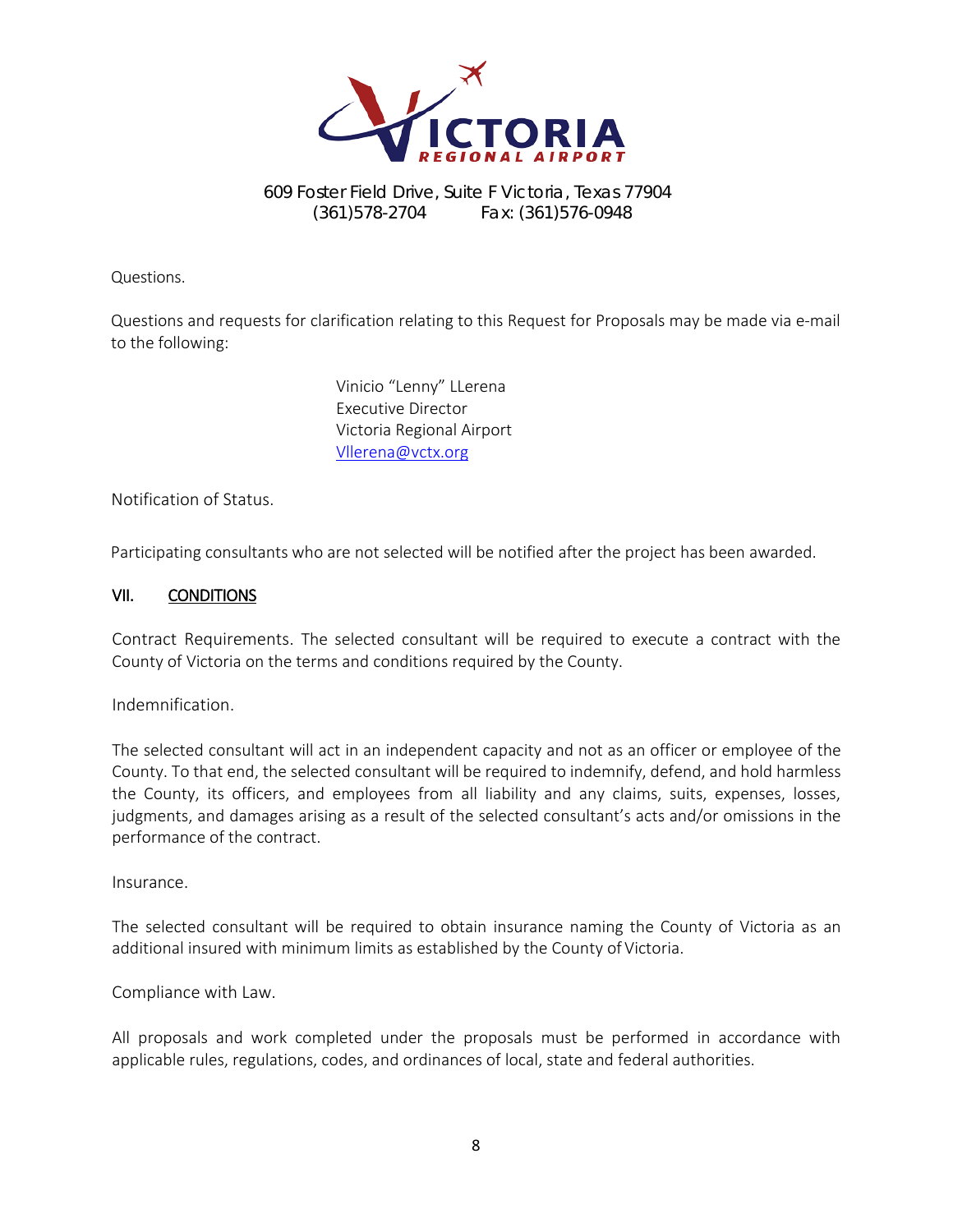

Limitation of Liability.

Any costs incurred by any person in preparing or submitting a proposal are the sole responsibility of that person. The Victoria Regional Airport assumes no responsibility or liability for costs incurred by potential vendors and will not reimburse any person for any costs incurred as a result of the preparation of proposals in response to this RFQ.

Public Records.

Please take note that any and all records submitted to the Victoria Regional Airport, whether electronic, paper, or otherwise recorded, are subject to the Texas Public Information Act.

Duration of Services.

The contract for services shall be limited to this RFQ 5-year on call.

#### VIII. CONSULTANT SELECTION PROCESS

The Victoria Regional Airport will use a selection committee comprised of County Commissioners Court, Airport Commission and Airport Management members (The Selection Committee) to evaluate the Statements of Qualifications received in response to this request. The Selection Committee will recommend to the County Commission that the County of Victoria and the Victoria Airport enter a five (5) year on-call airport planning, engineering, environmental & construction inspection/administration consulting agreement with the top selected firm.

The selection committee may compile a short list of firms to provide additional information, or to appear before the selection committee for interviews virtually or in person, or by phone. The Selection Committee has the right to reject all proposals and begin the RFQ process all over again.

interviews.

The County reserves the right to reject any or all submitted Statements of Qualifications due to incomplete or irregular statement submittals.

#### IX. CRITERIA FOR REVIEW OF QUALIFICATIONS AND EXPERIENCE

Selection of the top ranked firms will be based upon the following criteria in conjunction with FAA Advisory Circular 150/5100-14E, and required information: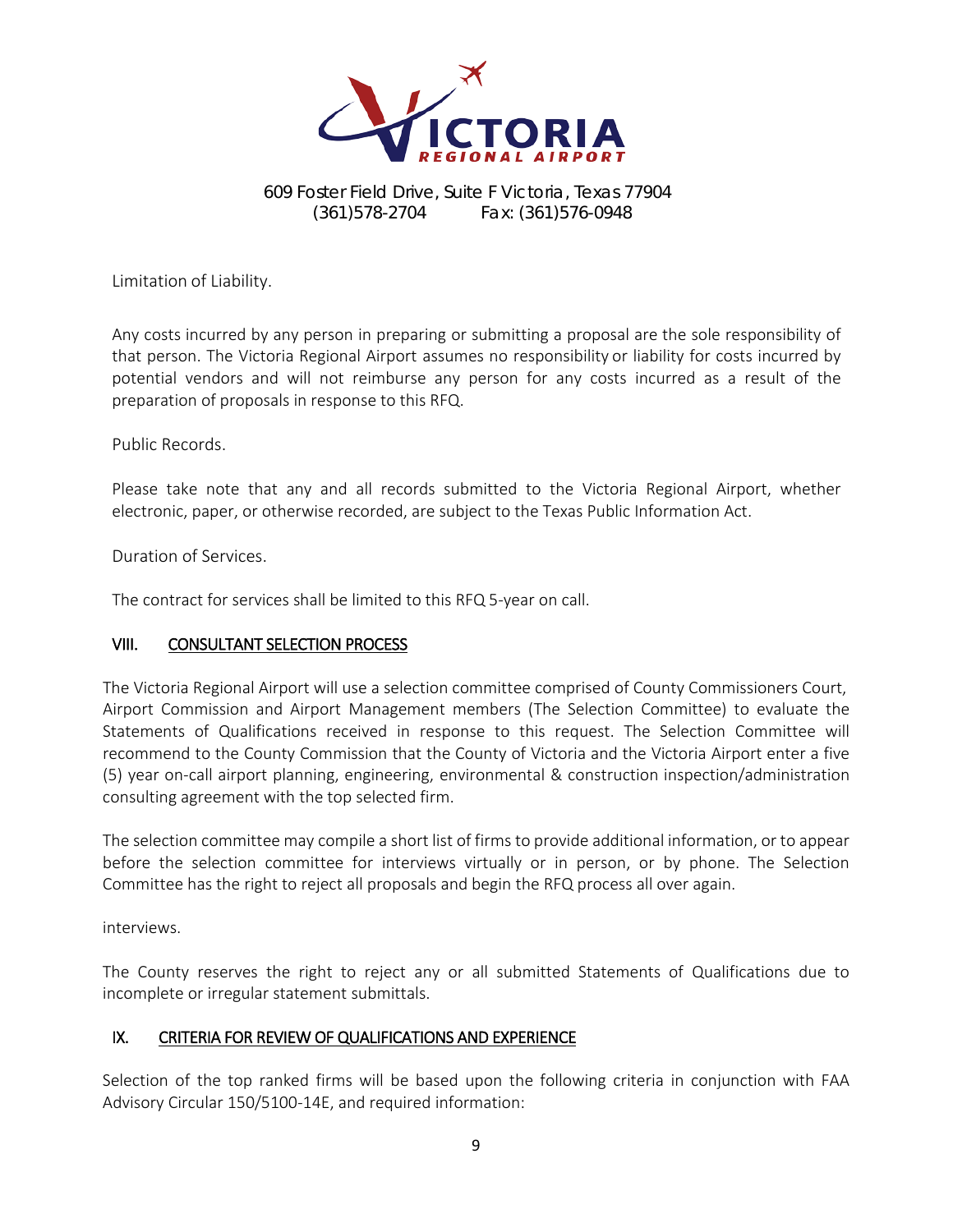

| Item                            | <b>Criteria</b>                                                                                                                                                         | Weighting<br><b>Factor</b> | Raw<br><b>Score</b> | Weighted<br><b>Overall</b><br><b>Score</b> |
|---------------------------------|-------------------------------------------------------------------------------------------------------------------------------------------------------------------------|----------------------------|---------------------|--------------------------------------------|
| 1                               | <b>Experience and Qualifications</b> (Experience of the<br>team with relevant projects                                                                                  | 5                          | $(1-5)$             | (Max 25)                                   |
| 2                               | Project Team (Qualifications and specific experience<br>of key team members, including knowledge and<br>experience of key team members with unique local<br>conditions) | 5                          | $(1-5)$             | (Max 25)                                   |
| 3                               | <b>Project Management and Approach (proposed)</b><br>approach and management plan for providing the<br>services                                                         | 4                          | $(1-5)$             | (Max 20)                                   |
| 4                               | <b>Reputation</b> (Satisfaction of previous clients, with<br>particular attention to completion of past projects on<br>time and within budget)                          | 4                          | $(1-5)$             | (Max 20)                                   |
| 5                               | Capacity (Schedule and capacity to provide qualified<br>personnel)                                                                                                      | 2                          | $(1-5)$             | (Max 10)                                   |
| <b>Raw Scoring:</b>             |                                                                                                                                                                         |                            |                     |                                            |
| 4 - Very Good<br>1 - Inadequate | 5 - Outstanding<br>3 - Satisfactory<br>2 - Barely Acceptable                                                                                                            | <b>SCORE:</b>              | (Max 25)            | (Max 100)                                  |
| $0$ - Unacceptable              |                                                                                                                                                                         |                            |                     |                                            |

### X. NONDISCRIMINATION

The Consultant, regarding the work performed hereunder, shall not discriminate on the grounds of race, color, creed, national origin, sex, sexual orientation, gender identity or expression, or age in the selection and retention of any employee or applicant for employment, and subcontractors, including procurements of materials and leases of equipment. The Consultant shall not participate either directly or indirectly in the discrimination prohibited by 49 C.F.R. Section 21.5 including employment practices when the Agreement covers a program set forth in appendix B of the regulations.

### XI ADDENDA

Should specifications be revised prior to the deadline for submittals, the VCT will issue addenda addressing the nature of the change and post them on https://flyvictoriatx.com/master-plan/. Respondents should acknowledge any addenda as part of their submission by emailing